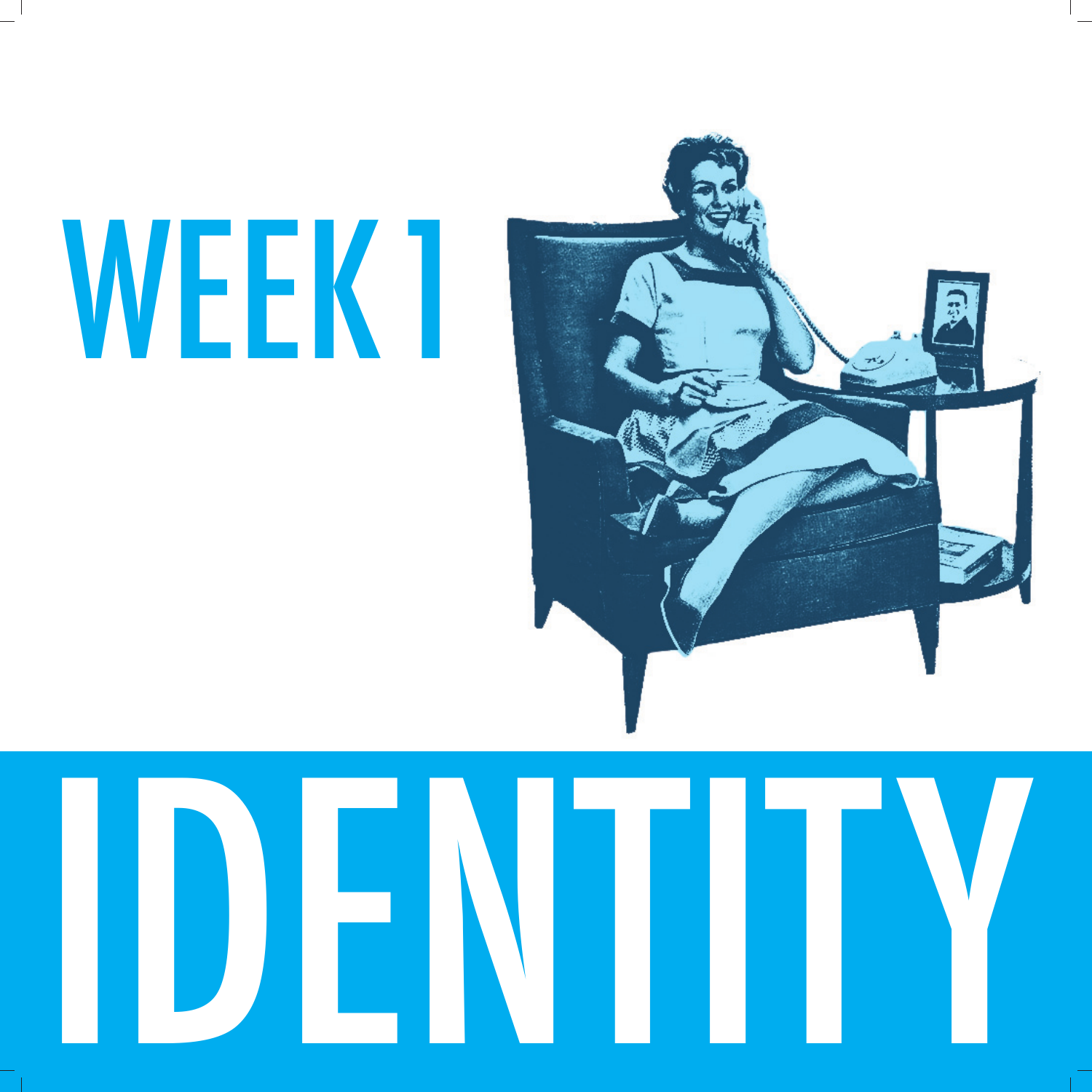## **i·den·ti·ty –** *noun*

**1.** *the condition of being oneself and not another.* **2.** *the condition or character as to who a person is.* **3.** *a point of sameness or likeness.*



**Theme:** *Identity* - The personal identity we have as followers of Jesus, and the group identity we have by being part of a Christian community. What makes us who we are and what makes us different from the people and culture around us?

**Bible Passages: OT** - Genesis 17:1-16 **NT** - Acts 9:1-16

**Commentary:** A comprehensive resource to help leaders understand the context behind the passage. Find it at the back of the cards.

**The Story:** A quick introduction to the week's bible passages and theme, which aims to engage people in the big picture of God's story, and the challenge of living faith in light of that.

**For the Media Hounds:** "Ask an Iraqi a Question" from the Summit DVD.

For the Scholars: Discussion questions focusing on exploring this weeks bible passages.

**For the Dreamers:** Discussions questions focusing on mulling over this weeks theme.

**For the Realists:** Possibilities for on topic testimonials, sharing & storytelling

**For the Activists:** Activities & adventures beyond the couch.

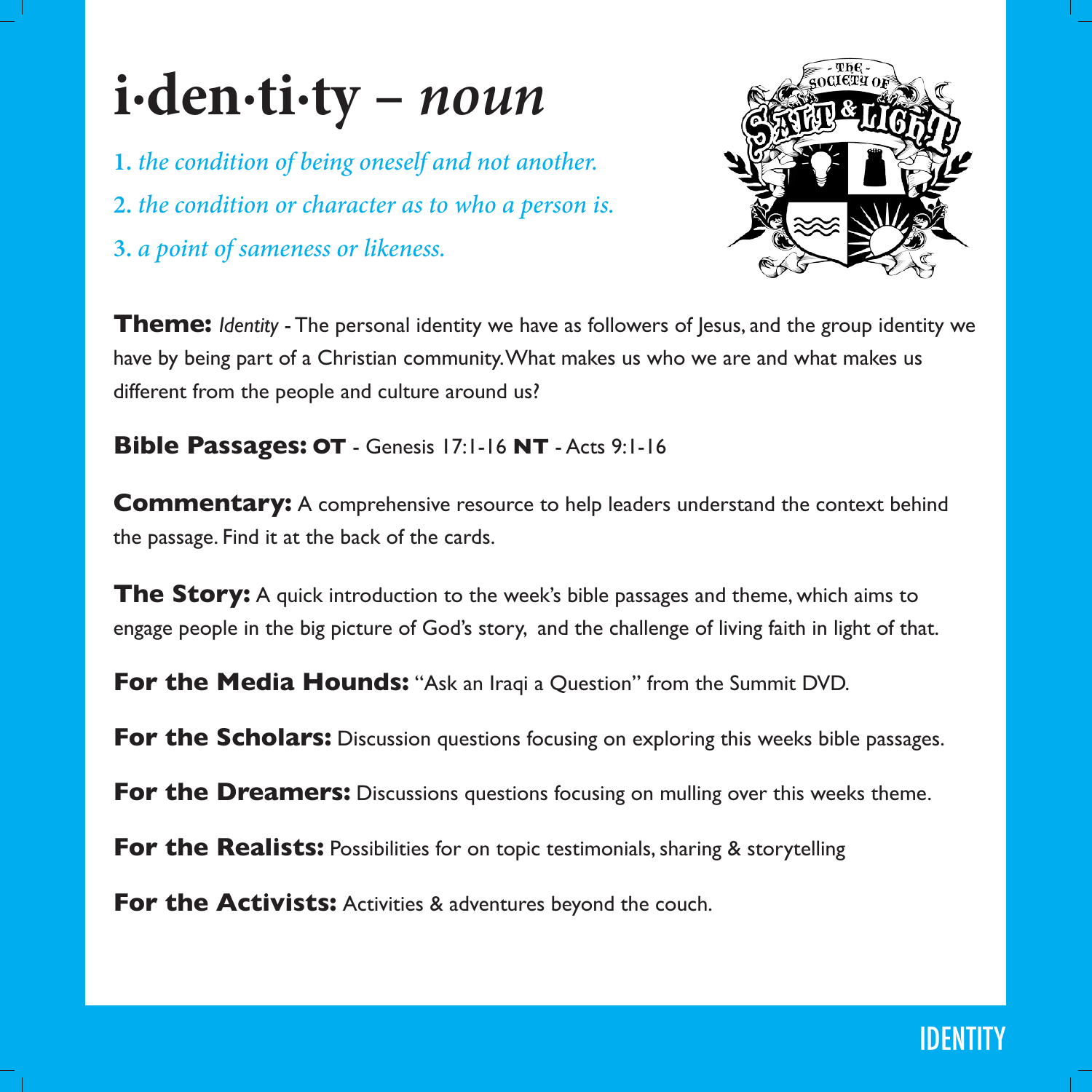## OLD TESTAMENT READING



#### **Genesis 17:1-16 The Covenant of Circumcision**

When Abram was ninety-nine years old, the LORD appeared to him and said, "I am God Almighty; walk before me faithfully and be blameless. Then I will make my covenant between me and you and will greatly increase your numbers."

Abram fell facedown, and God said to him, "As for me, this is my covenant with you: You will be the father of many nations. No longer will you be called Abram; your name will be Abraham, for I have made you a father of many nations. I will make you very fruitful; I will make nations of you, and kings will come from you. I will establish my covenant as an everlasting covenant between me and you and your descendants after you for the generations to come, to be your God and the God of your descendants after you. The whole land of Canaan, where you now reside as a foreigner, I will give as an everlasting possession to you and your descendants after you; and I will be their God."

Then God said to Abraham, "As for you, you must keep my covenant, you and your descendants after you for the generations to come. This is my covenant with you and your descendants after you, the covenant you are to keep: Every male among you shall be circumcised. You are to undergo circumcision, and it will be the sign of the covenant between me and you. For the generations to come every male among you who is eight days old must be circumcised, including those born in your household or bought with money from a foreigner those who are not your offspring. Whether born in your household or bought with your money, they must be circumcised. My covenant in your flesh is to be an everlasting covenant. Any uncircumcised male, who has not been circumcised in the flesh, will be cut off from his people; he has broken my covenant."

God also said to Abraham, "As for Sarai your wife, you are no longer to call her Sarai; her name will be Sarah. I will bless her and will surely give you a son by her. I will bless her so that she will be the mother of nations; kings of peoples will come from her."

#### **IDENTITY**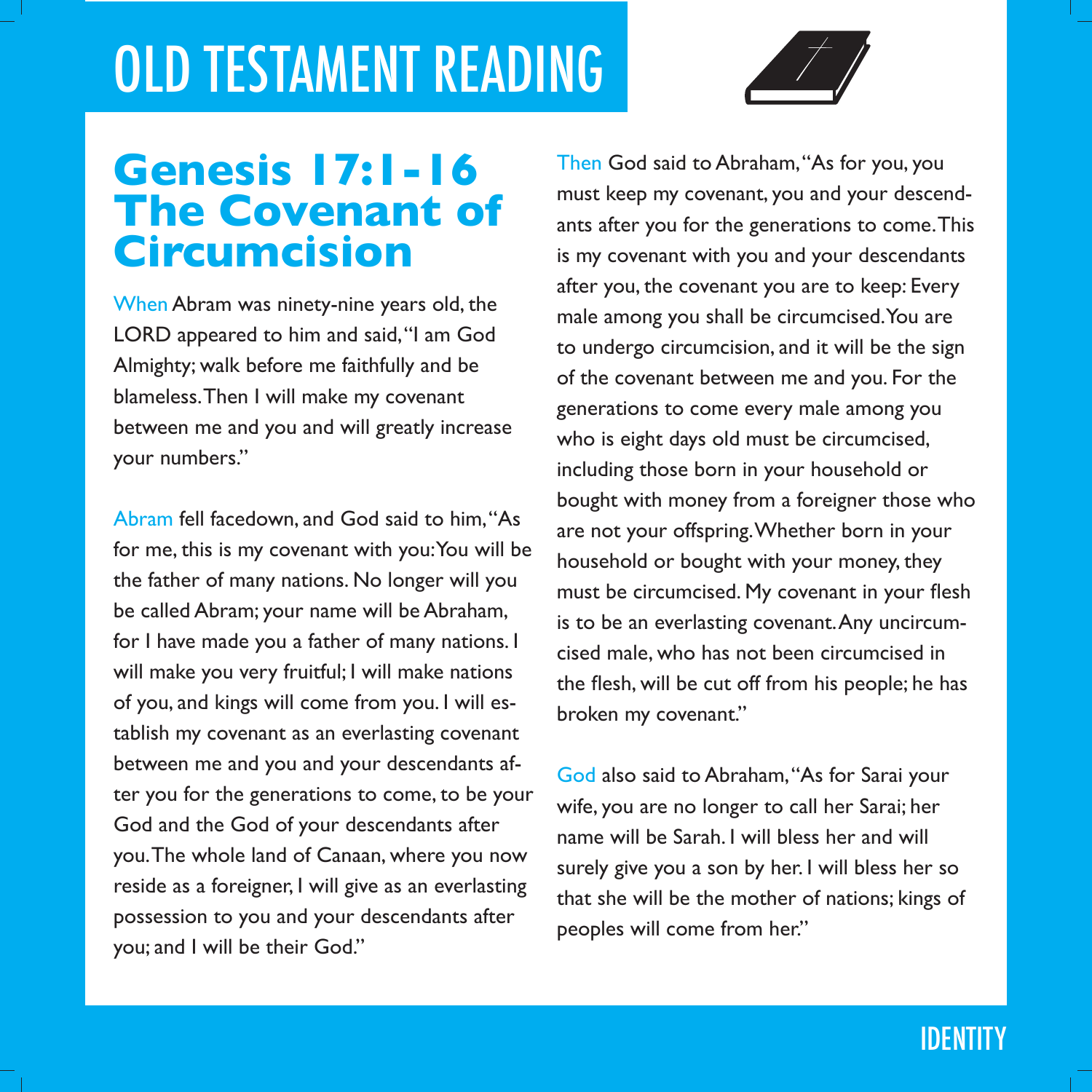## NEW TESTAMENT READING



#### **Acts 9:1-16 Saul's Conversion**

Meanwhile, Saul was still breathing out murderous threats against the Lord's disciples. He went to the high priest and asked him for letters to the synagogues in Damascus, so that if he found any there who belonged to the Way, whether men or women, he might take them as prisoners to Jerusalem. As he neared Damascus on his journey, suddenly a light from heaven flashed around him. He fell to the ground and heard a voice say to him, "Saul, Saul, why do you persecute me?"

 "Who are you, Lord?" Saul asked. "I am Jesus, whom you are persecuting," he replied. "Now get up and go into the city, and you will be told what you must do." The men traveling with Saul stood there speechless; they heard the sound but did not see anyone. Saul got up from the ground, but when he opened his eyes he could see nothing. So they led him by the hand into Damascus. For three days he was blind, and did not eat or drink anything.

In Damascus there was a disciple named Ananias. The Lord called to him in a vision, "Ananias!" "Yes, Lord," he answered. The Lord told him, "Go to the house of Judas on Straight Street and ask for a man from Tarsus named Saul, for he is praying. In a vision he has seen a man named Ananias come and place his hands on him to restore his sight." "Lord," Ananias answered, "I have heard many reports about this man and all the harm he has done to your people in Jerusalem. And he has come here with authority from the chief priests to arrest all who call on your name." But the Lord said to Ananias, "Go! This man is my chosen instrument to proclaim my name to the Gentiles and their kings and to the people of Israel. I will show him how much he must suffer for my name."

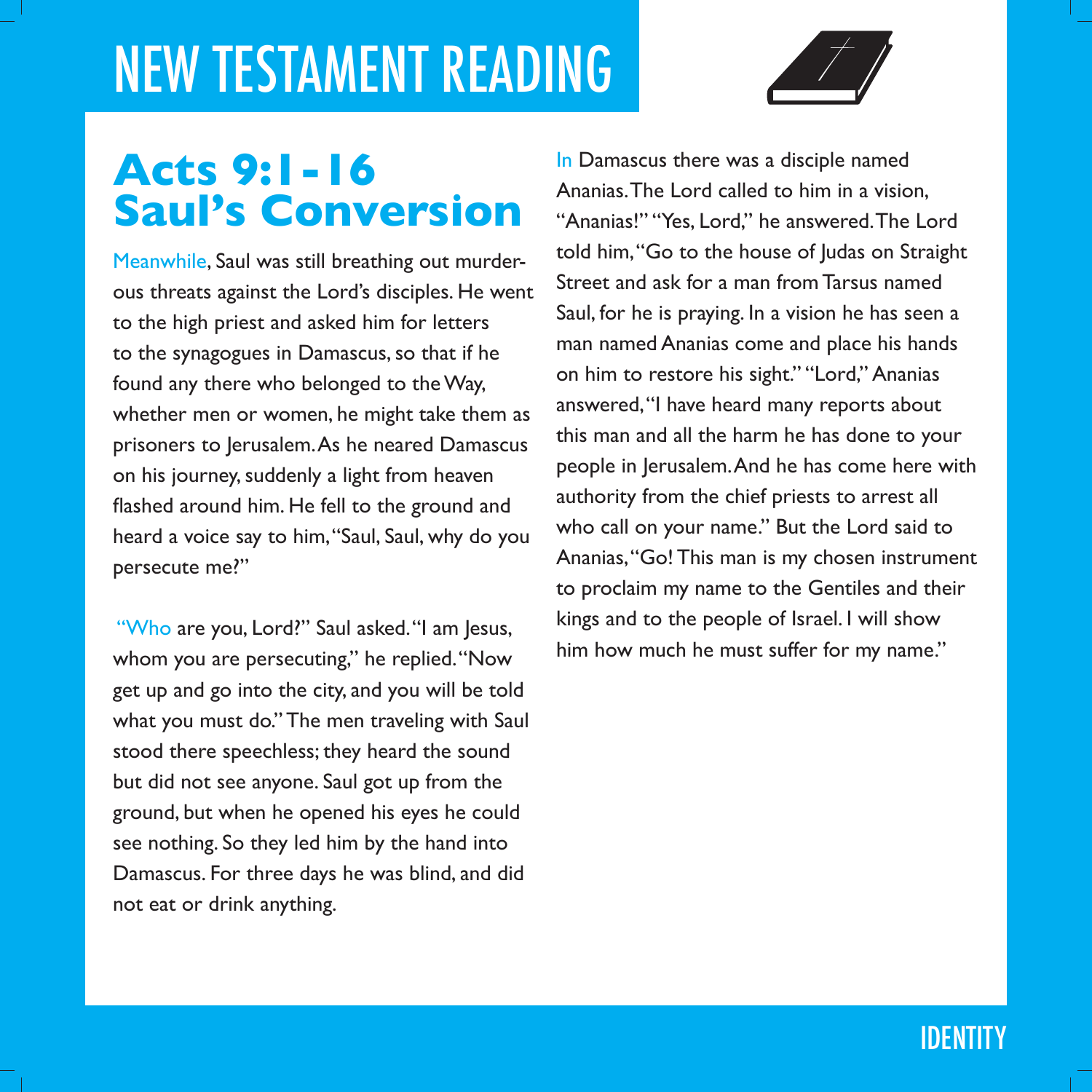## THE STORY

#### **It's amazing to think that of all the ways that**

God could have started to unveil his Glory to the world - using a voice from the sky, or a divine fax machine, or a choir of Holy singing midgets - that he choose instead to form a community. A community that started in Genesis with the Covenant between Abraham and God, and then morphed into the Church in the New Testament, and craziest of all, now it's us. For whatever reason, God has choosen to work through a bunch of imperfect and impatient yobo's like us. It's now our turn to take the baton off Abraham and Paul, and model to the world how God wants everyone to live.

So when we get together as Christians to eat and study and laugh and pray - we're actually doing much more than just those things on there own. We're actually attempting to live out a new community, and a new way of being. So in one sense we're sort of like resident aliens in a foreign country, because we just never

quite fit in (a bit like the Iraqi guy on the DVD). People are intrigued by why we do what we do, and why we believe what we believe. And while the world might reward those who are self centered, and greedy, and judgmental, and discouraging, together as a community we live according to what God thinks is good - to be caring and generous, accepting and encouraging. This is what makes us who we are. It's part of our God shaped DNA. Together we have an identity that is stronger than any clothing brand or social niche or musical taste or career choice. And even though we often miss the mark - it's precisely because we keep on trying to live God's values better as a community that makes us so different.

So, in light of all of that, just how different to the status quo do we actually look?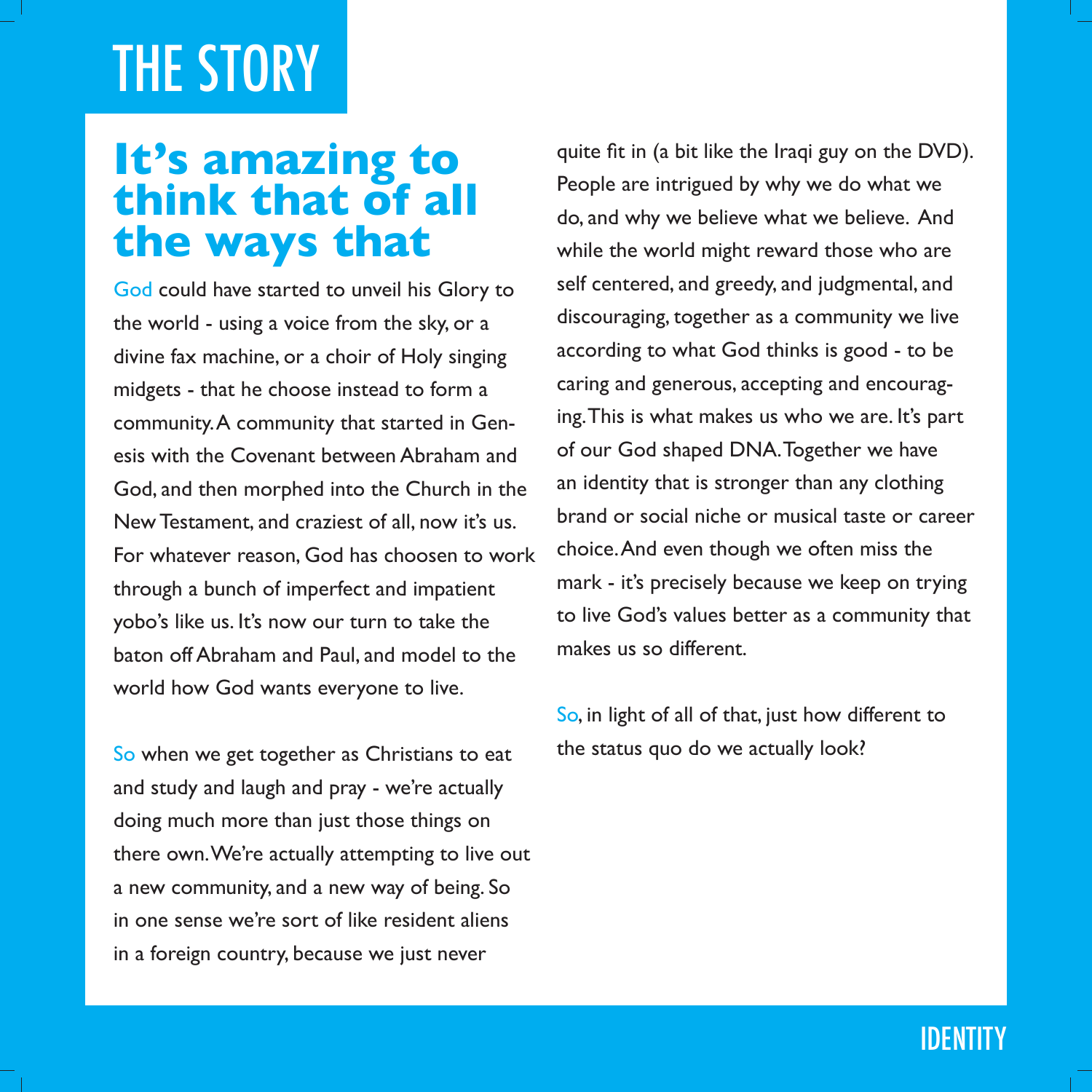## FOR THE SCHOLARS - OLD TESTAMENT

#### **Group discussion questions for Genesis 17:1-16**

1. Abram was told to walk before God and be blameless. What does this mean? How do we try to be "blameless" in our own lives? Is it even possible?

*NOTE: Abram was called not simply to know God was there, but that he should be in an actual relationship with Him.*

#### 2. What was Abrams initial response to God and why?

*NOTE: For the record other examples of people's responses to God... Daniel was completely overcome by the might of God (Dan 10.7-9), Moses lay prostrate to pray and repent for the people (Deut 9.18-19), John was in awe and fear of Christ (Rev 1.17), Woman who anointed Jesus' feet in love and worship (Luke 7.38).*

3. Why do you think God bothers changing his name form Abram too Abraham? What is the significance of the promise God makes to Abraham?

4. What is the responsibility of Abraham in this covenant? Circumcision would have been a painful part of the process both physically and in humility. What else is painful about our relationship with God?

5. God makes clear that any uncircumcised male must be cut off from the people. Why did he do that? Do we struggle to acknowledge God as judge, even when itís harsh?

*NOTE: The implication of being cut off is that the person will wither and die, like a branch does when it's cut from a tree.* 

6. Sarah was 90 and Abraham 99 - far beyond the age of having children - and yet God still promised them a son (Isaac). Later on even Abraham and Sarah laugh at the idea because it seems so ridiculous! What would be our reaction to something like that happening today, or any miracle or sign?

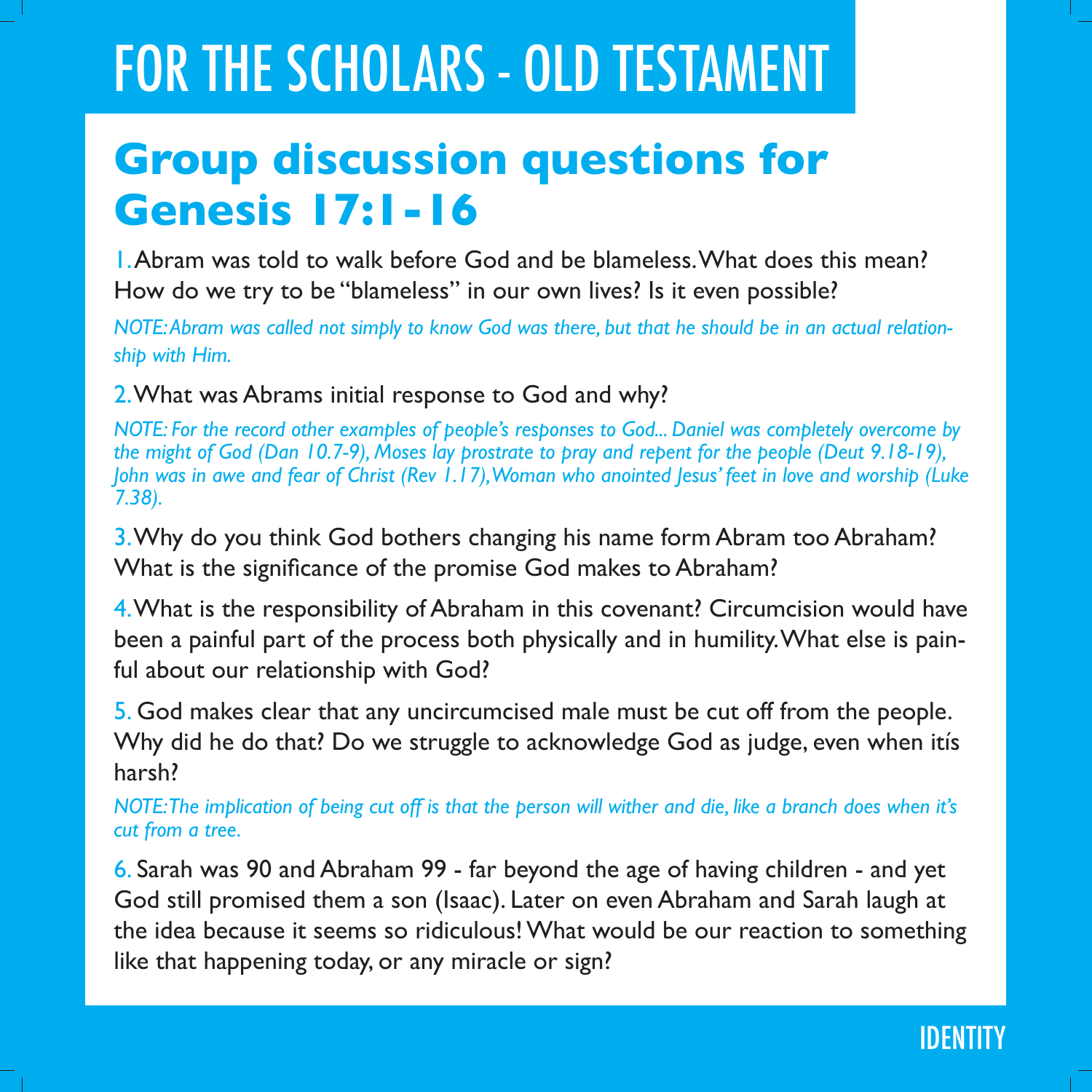## FOR THE SCHOLARS - NEW TESTAMENT

## **Group discussion questions for Acts 9:1-16**

1. "Breathing out murderous threats" is a pretty vivid and interesting image of Paul's mindset and actions (v1). What murderous threats is Paul breathing?

2. If you heard a voice in the sky calling you what would be your first response? Note: For another example see 1 Sam 3.1-10.

3. Literally speaking the name Saul means 'Asks of God', while the name Paul means 'Little'. In what ways is Saul made little or humbled to God in this reading? How does God humble us today?

*NOTE: Proverbs 16.18 Pride goes before destruction, a haughty spirit before a fall. Haughty means to be "arrogantly superior and disdainful."*

4. Ananias was scared that going to Saul would end up harming the church ( $v13$ ). Would we react the same way? When do we let fear overcome our own call to obey God and live according to His ways?

*NOTE: We're called to follow God, but not be stupid with ourselves. We don't seek danger, but we do seek a God which can bring danger.*

5. The last few sentences are scary words, ones that Paul came to understand all too well (v14-16). How comfortable are we with the reality that following God sometimes leads to suffering? Would we follow God as closely if we had such promises of suffering spoken about us?

*NOTE: In the book The Heavenly Man Brother Yun talks of the suffering he underwent for the faithful in China - imprisonment, beatings and weeks of starvation are some of the trials he faced, and all the way through he prayed and proclaimed Christ even more. At times he almost begged God for death, but God had other plans.*

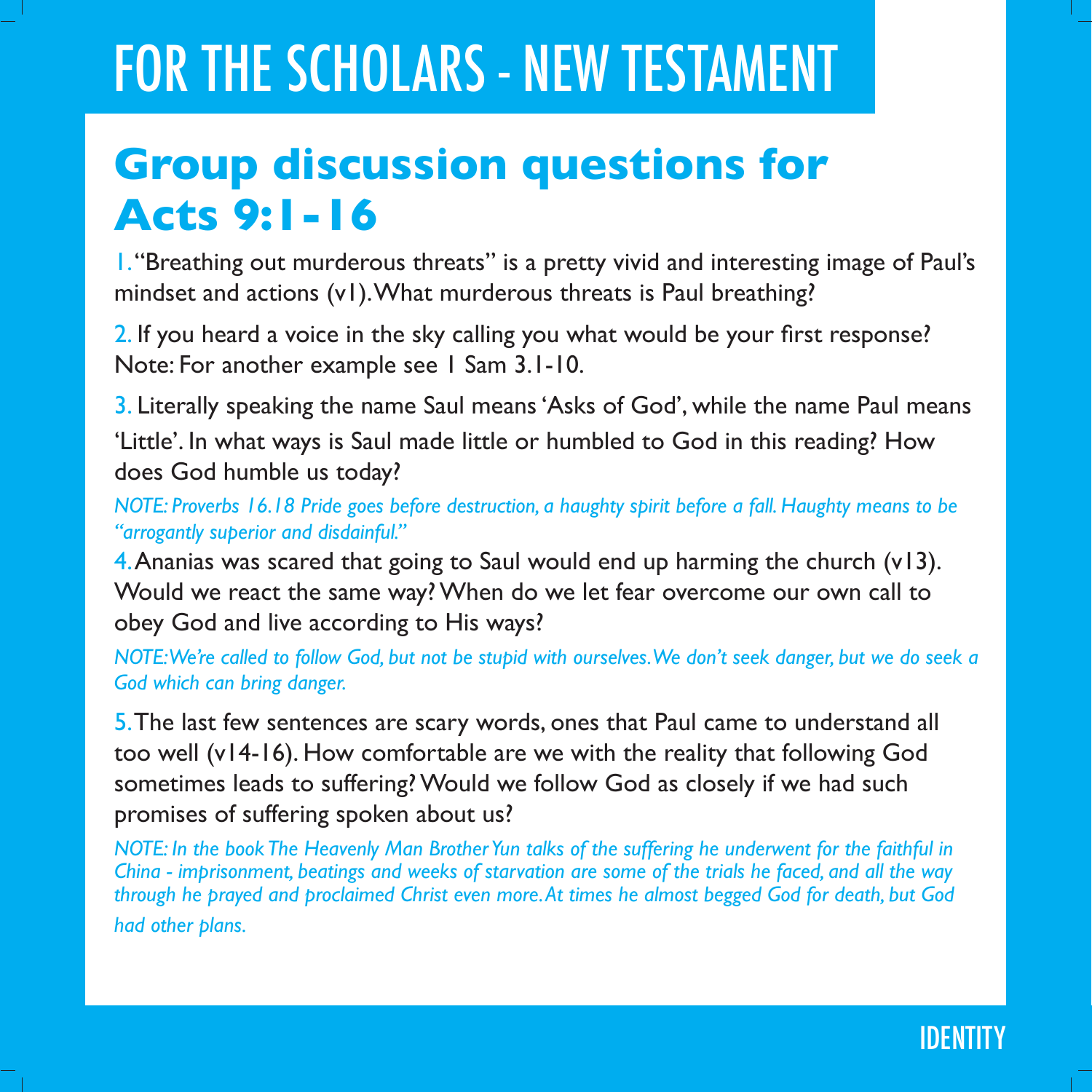6. After this story Ananias went to Saul, laid hands on him and prayed for him. After all Paul had done to Christians, this massive act of healing and acceptance into the fellowship of the church must have been mind blowing. The man who's goal was to imprison Christians was now forgiven and accepted as a brother into faith. What enables us to feel accepted into the church? How should we accept others?

## FOR THE DREAMERS

## **Group discussion questions for the theme of "Identity"**

1. When God entered into a Covenant with Abraham in Genesis, He was calling Abraham to begin a new people that would reflect the values of God on Earth, and would be a light to all the surrounding nations. Being in Christian community means we try to live and model something different than the outside world - something that reflects the new Kingdom of God. What do you think should be the main marks of Christian community at it's best? How is your group doing at living up to these - do you feel you're not different enough, or too different?

2. God gave both Abraham and Paul new names as a reflection of their new roles and service in God's kingdom, implying that our identity in God's plan is important for us, and that words and language are important to God. Do you think the language we use and the way we talk about people in our church communities matter? Do you think names, either of individuals or of our communities matters in our place before God and as we establish our work in the world? What does the name/title 'Christian' mean to you (first used in Acts 11.26)

2. We live in a society where a person's image, identity and culture are hugely important as a way to help them find their place in the world. What things about our Christian faith do you think we could draw on more or be more proud of as a way of shaping our own identities to be more like Jesus?

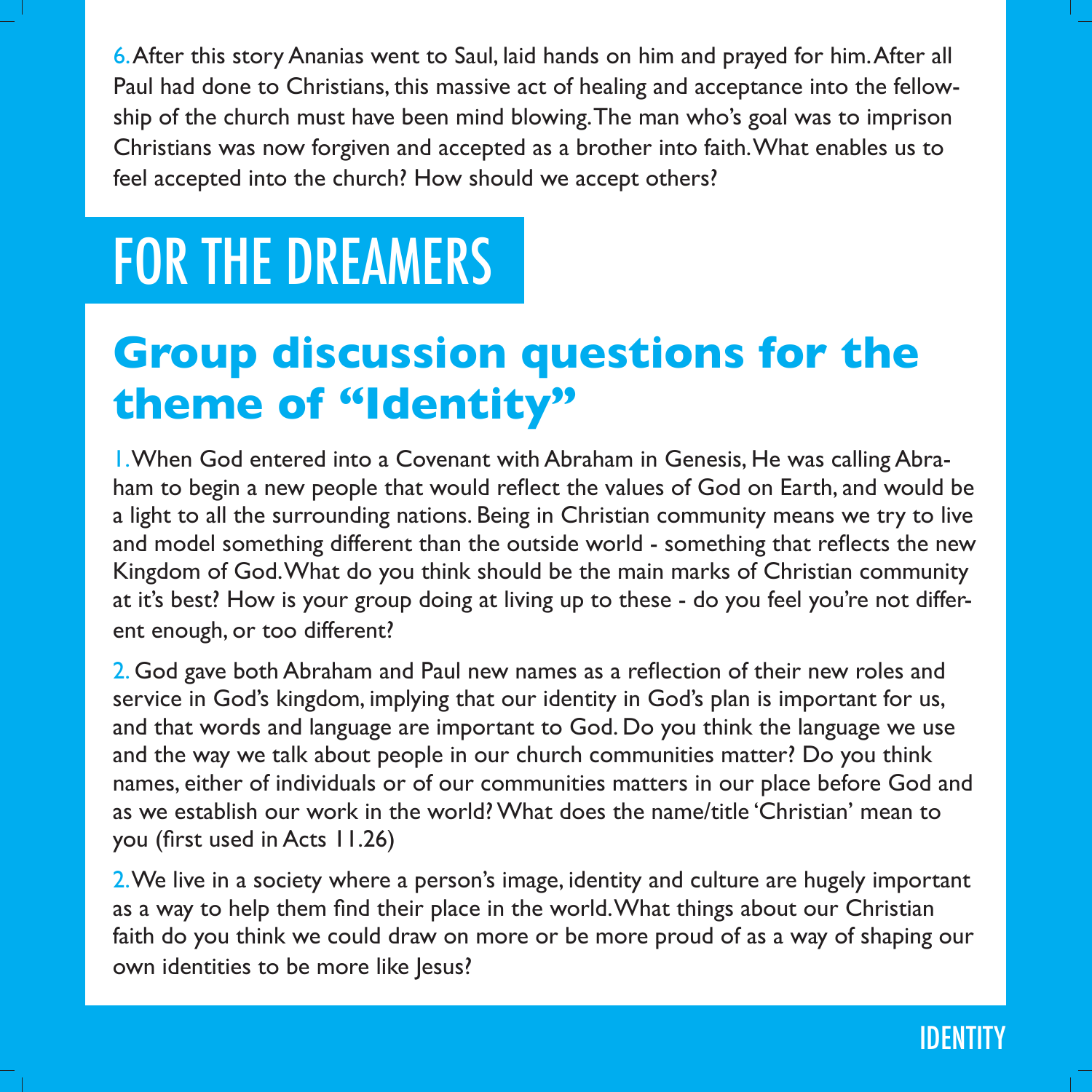3. What are some of the reasons that you think people have become so concerned with self-image and identity? What are some of the dangers of investing too much into what others think of you, instead of what God thinks of you? What are things you can do to keep your own identity focused on God rather than on your own image or other people's opinion of you?

5. It's one thing to have an identity as an individual person - but it's another thing completely to have a shared identity as a group of people. Do you feel you have a shared identity with your church community? Is there anything about your cluster group that makes you feel proud to be part of it? What would have to change for your group to be better at embodying God's Kingdom?

6. On one hand being a Christian means you'll be different than those around you a lot of the time but, as lesus showed us, it also means making an effort to share our lives with those same people as well. What things do you think Christians should be different on, and what things should Christians embrace as a way of relating to others?

# FOR THE REALISTS

#### **Ask someone in your group to share for a few minutes about how their**

faith makes them stick out or be notably different compared to their non-Christian friends. Ask them how they deal with the temptation to just conform rather than live by God's values? How do they work out what things to take a stand on? How do they deal with any flack they've received or insecurity they feel about being a Christian around non-Christians?

*NOTE: remember to ask them at least a few days before hand so they get a chance to work out what they're going to say.*